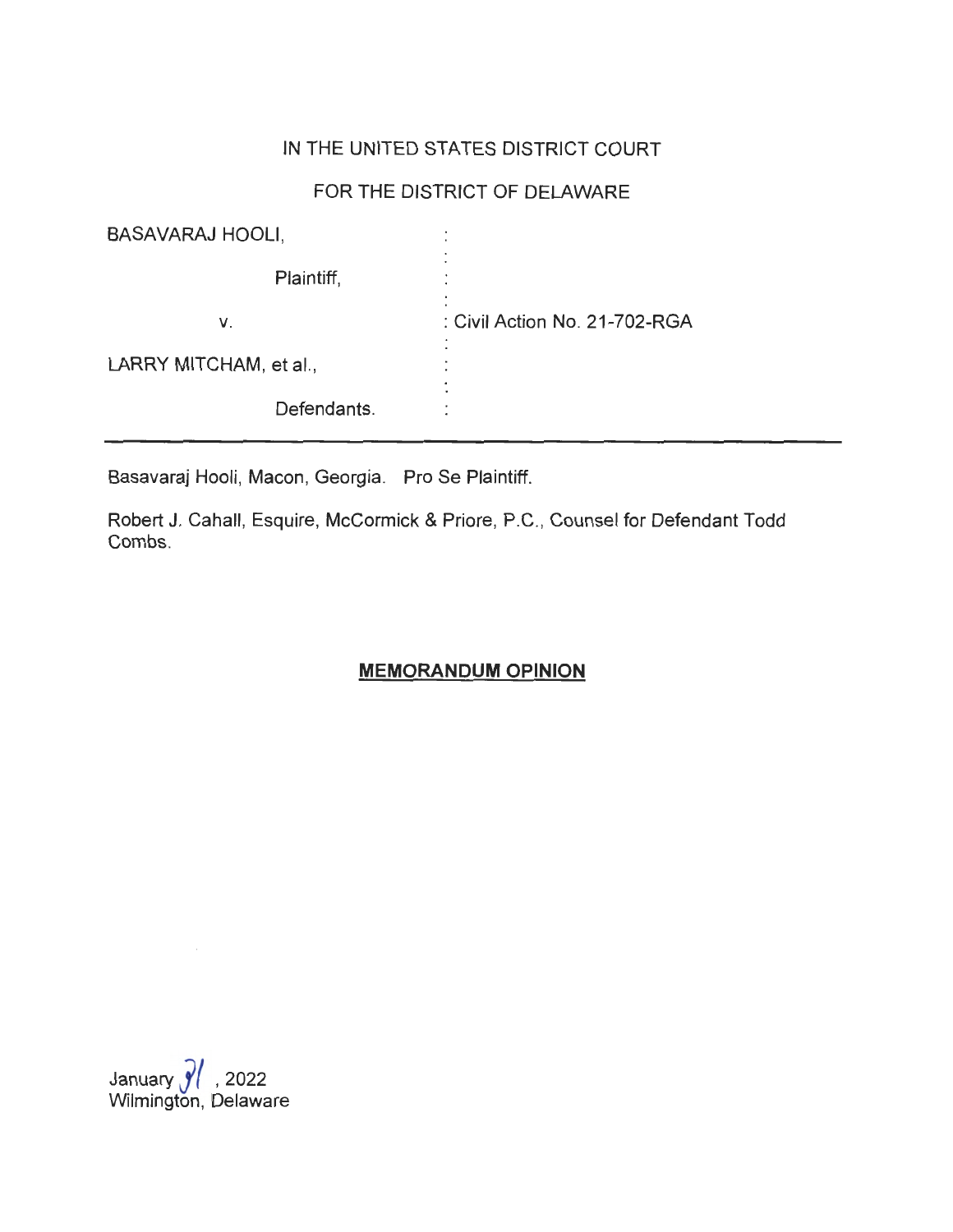**WWW D-UNWNNL**<br>ANDREWS, U.S. District Judge:

Plaintiff Basavaraj Hooli, who appears pro se and has been granted leave to proceed in forma pauperis, filed this action on May 17, 2021. (D.I. 2). I will review and screen the Complaint under 28 U.S.C. § 1915(e)(2)(B) and will also consider the pending motions. (D.I. 9, 12, 13, 15, 18).

### **BACKGROUND**

While not clear, it seems Plaintiff filed this action as an appeal of a "fraud arrest" and two days imprisonment in Pike County Jail, Georgia. (D.I. 2 at 1). On March 23, 2021 , Plaintiff was stopped for speeding, he provided the officer with his driver's license, and was ticketed for driving with a suspended license. (Id.). On May 3, 2021, Plaintiff pled guilty to the charges. (Id.). The arresting officer did not appear in court and Plaintiff appears in this Court as it is "near to [Plaintiff] and GEICO." (Id.).

The Complaint refers to GEICO Insurance, a non-party, and seems to imply that Plaintiff was arrested because of a mistake made by GEICO when Plaintiff's insurance payment was made one day late, GEICO wanted Plaintiff's driver' license suspended by the state, and it canceled his coverage. (Id. at 2) At some point, GEICO wrote a new policy for Plaintiff. Plaintiff seeks ten million dollars from GEICO as compensation for his arrest and two days in jail.  $(|d|)$ .

Attached to the Complaint is Plaintiff's Florida driver's license that provides an address for Plaintiff in Georgia. (D.I. 2-1 a 1). When he filed his Complaint, Plaintiff provided a Delaware address. (D.I. 1 at 5). Recent filings indicate that Plaintiff now resides in Georgia. (D.I. 19, 20).

2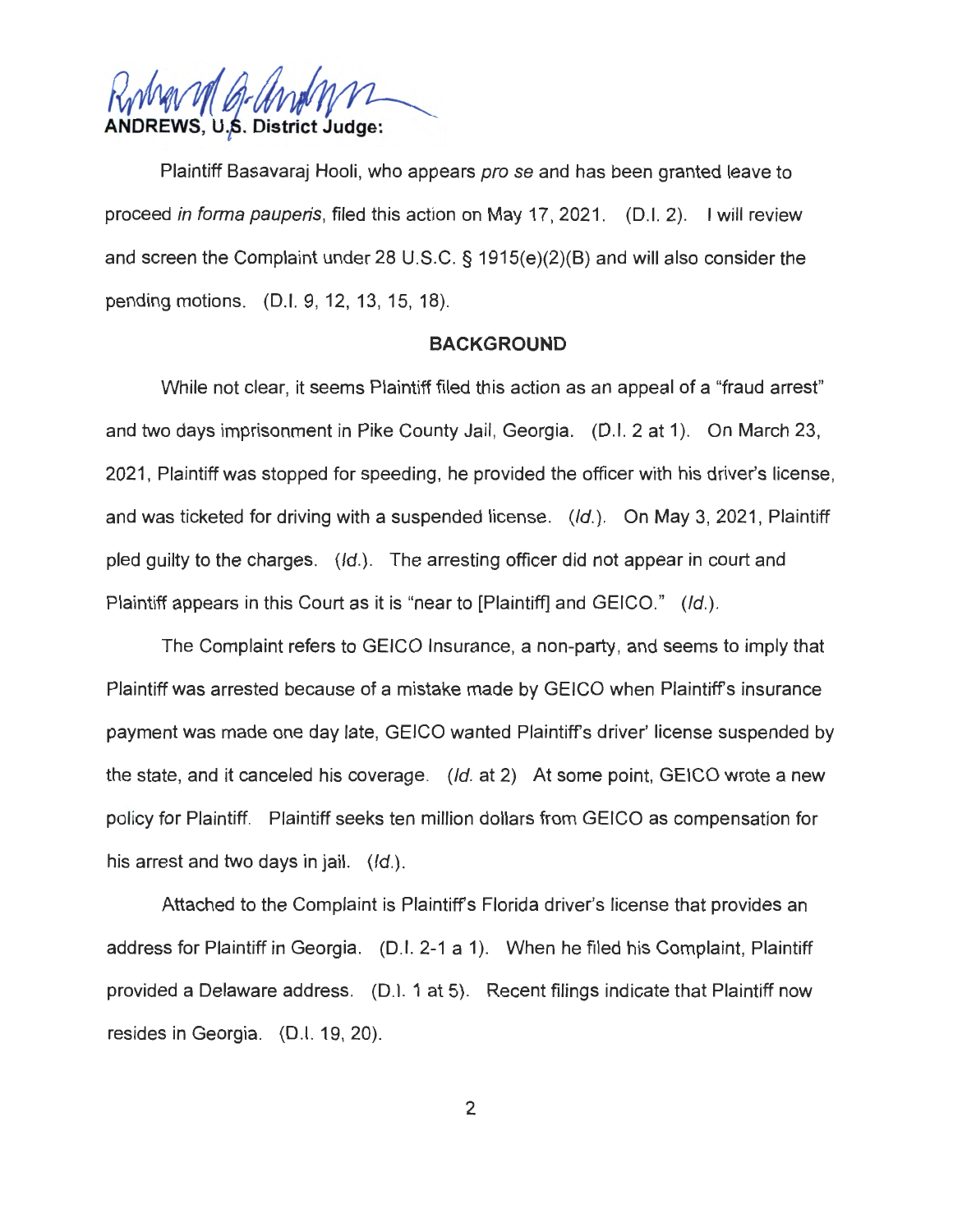Plaintiff has filed a request for counsel and motions to stop GEICO from selling insurance. (D.I. 9, 13, 15, 18). Defendant Todd Combs, president and CEO of GEICO, moves to dismiss for failure to state a claim , lack of personal jurisdiction, lack of subject matter jurisdiction, improper venue, and insufficient service of process. (D.I. 12).

### **LEGAL STANDARDS**

A federal court may properly dismiss an action sua sponte under the screening provisions of 28 U.S.C. § 1915(e)(2)(B) if "the action is frivolous or malicious, fails to state a claim upon which relief may be granted, or seeks monetary relief from a defendant who is immune from such relief." Ball v. Famiglio, 726 F.3d 448, 452 (3d Cir. 2013); see also 28 U.S.C. § 1915(e)(2) (in forma pauperis actions). The Court must accept all factual allegations in a complaint as true and take them in the light most favorable to a *pro se* plaintiff. Phillips v. County of Allegheny, 515 F.3d 224, 229 (3d Cir. 2008).

A complaint is not automatically frivolous because it fails to state a claim. See Dooley v. Wetzel, 957 F.3d 366, 374 (3d Cir. 2020). "Rather, a claim is frivolous only where it depends 'on an "indisputably meritless legal theory" or a "clearly baseless" or "fantastic or delusional" factual scenario."' Id.

The legal standard for dismissing a complaint for failure to state a claim pursuant to§ 1915(e)(2)(B)(ii) is identical to the legal standard used when ruling on Rule 12(b)(6) motions. Tourscher v. McCullough, 184 F.3d 236, 240 (3d Cir. 1999). However, before dismissing a complaint or claims for failure to state a claim upon which relief may be granted pursuant to the screening provisions of 28 U.S.C. § 1915, the Court must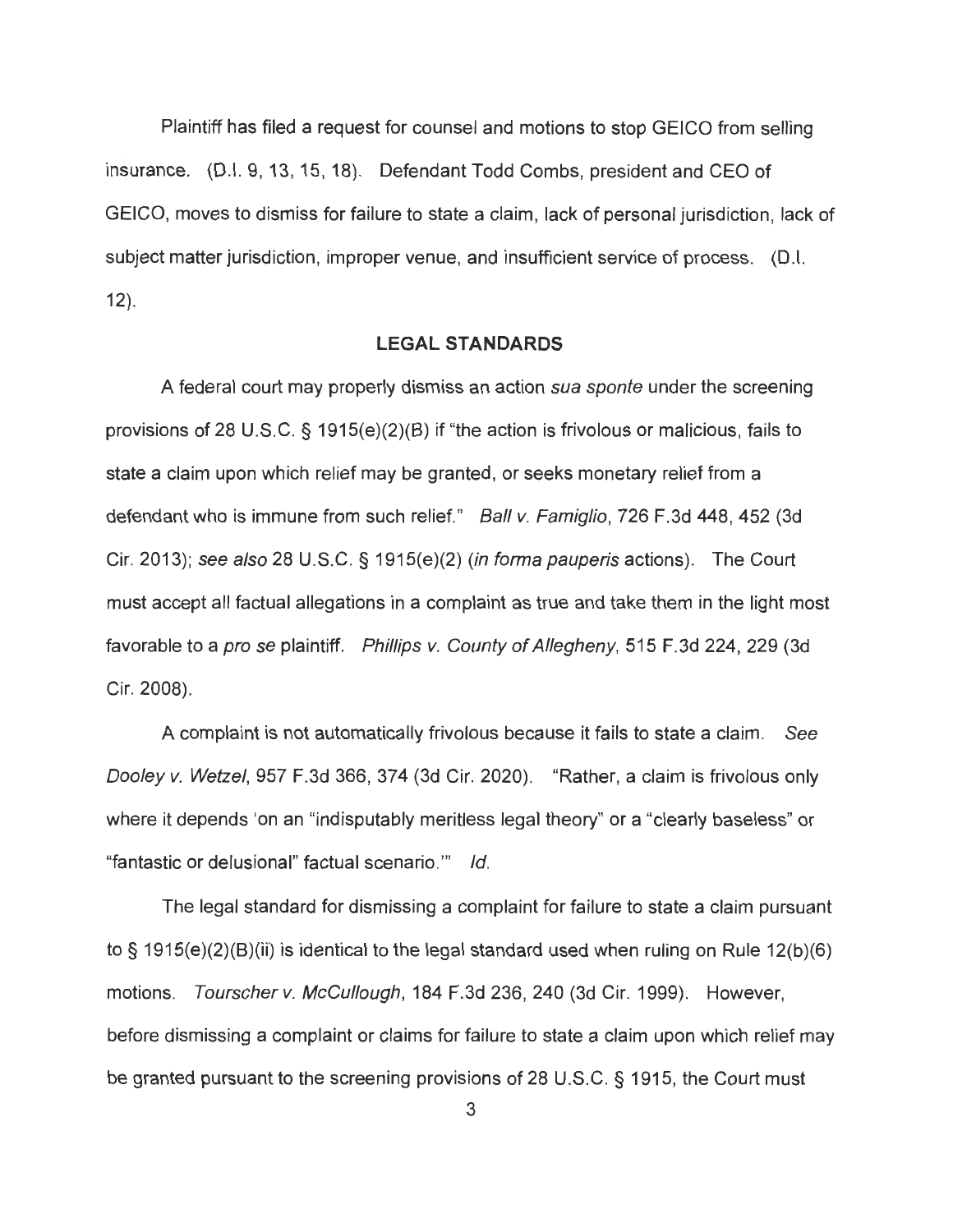grant Plaintiff leave to amend his complaint unless amendment would be inequitable or futile. See Grayson v. Mayview State Hosp., 293 F.3d 103, 114 (3d Cir. 2002).

Plaintiff proceeds *pro se* and, therefore, his pleading is liberally construed and his Complaint, "however inartfully pleaded, must be held to less stringent standards than formal pleadings drafted by lawyers." Erickson v. Pardus, 551 U.S. 89, 94 (2007). Under Rule 12(b)(6), a motion to dismiss may be granted only if, accepting the wellpleaded allegations in the complaint as true and viewing them in the light most favorable to the plaintiff, a court concludes that those allegations "could not raise a claim of entitlement to relief." Bell Atl. Corp. v. Twombly, 550 U.S. 544, 558 (2007).

"Though 'detailed factual allegations' are not required , a complaint must do more than simply provide 'labels and conclusions' or 'a formulaic recitation of the elements of a cause of action."' Davis v. Abington Mem'I Hosp., 765 F.3d 236, 241 (3d Cir. 2014) (quoting Twombly, 550 U.S. at 555). In addition, a plaintiff must plead facts sufficient to show that a claim has substantive plausibility. See Johnson v. City of Shelby, 574 U.S. 10 (2014). A complaint may not be dismissed, however, for imperfect statements of the legal theory supporting the claim asserted. See id. at 11.

When reviewing the sufficiency of a complaint, a court should follow a three-step process: (1) consider the elements necessary to state a claim; (2) identify allegations that are merely conclusions and therefore are not well-pleaded factual allegations; and (3) accept any well-pleaded factual allegations as true and determine whether they plausibly state a claim. See Connelly v. Lane Constr. Corp., 809 F.3d 780, 787 (3d Cir.

4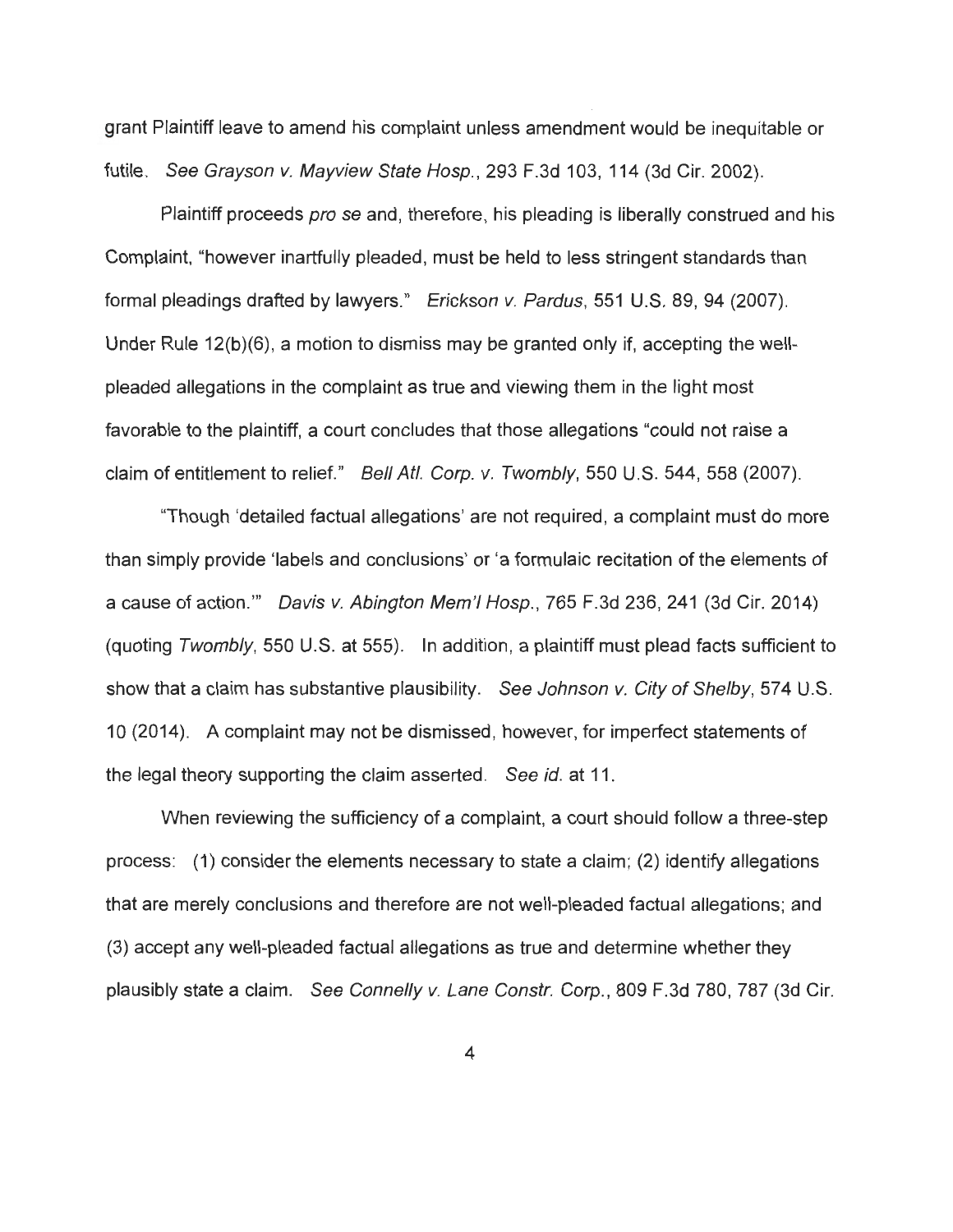2016); Williams v. BASF Catalysts LLC, 765 F.3d 306, 315 (3d Cir. 2014). Deciding whether a claim is plausible will be a "context-specific task that requires the reviewing court to draw on its judicial experience and common sense." Id.

### **DISCUSSION**

The Complaint will be dismissed for two reasons. First, as Combs points out,

venue is not proper in this District Court. (See 0 .1. 12 at 12). Second , the Complaint

is deficiently pied.

In all civil cases, 28 U.S.C. § 1391 determines proper venue. Under 1391(b), a

civil action may be brought in:

(1) a judicial district in which any defendant resides, if all defendants are residents of the State in which the district is located; (2) a judicial district in which a substantial part of the events or omissions giving rise to the claim occurred, or a substantial part of property that is the subject of the action is situated; or (3) if there is no district in which an action may otherwise be brought as provided in this section, any judicial district in which any defendant is subject to the court's personal jurisdiction with respect to such action.

Venue is clearly improper in Delaware because the two Defendants do not reside

in Delaware. As alleged , Larry Mitcham is the City Administrator of the City of

Zebulon, Georgia, and Todd Combs is located in Chevy Chase, Maryland.<sup>1</sup> (D.I. 2 at

1). In addition, venue is improper because a "substantial part of the events or

omissions giving rise" to Plaintiff's claims did not occur in Delaware. Rather they

speak to a Florida insurance policy and Plaintiff's encounter with Georgia law

<sup>1</sup>Combs' motion to dismiss states that he is a resident and citizen of the State of Nebraska. (D.I. 12 at 3).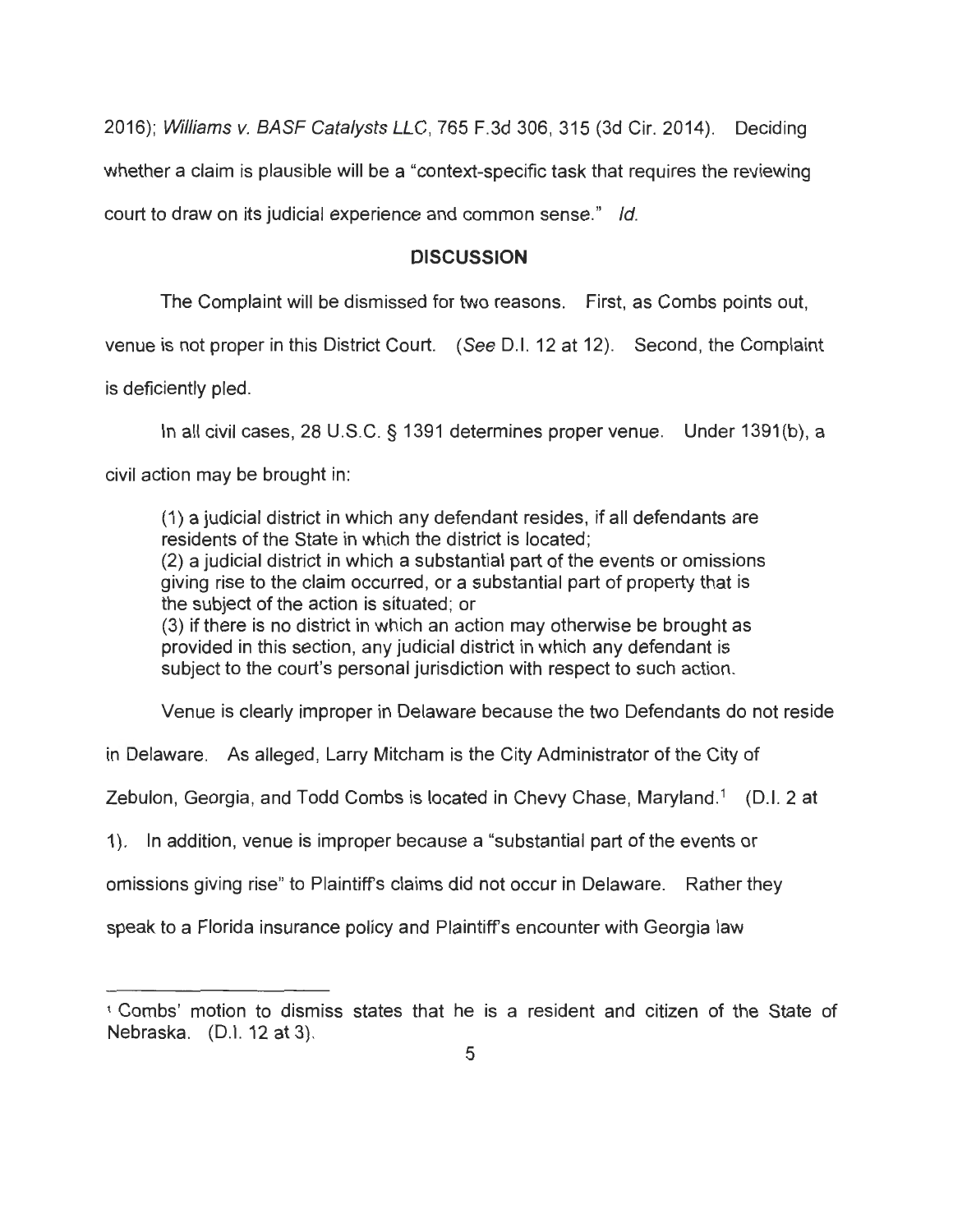enforcement. (0.1. 2). The events or omissions giving rise to a claim must be "substantial" and events and omissions which only bear "some tangential connection with the dispute in litigation are not enough." Cottman Transmission Sys., Inc. v. Martino, 36 F.3d 291, 294 (3d Cir. 1994). Were I inclined to transfer this case; venue would be proper in the District of Northern District of Georgia. The case could be transferred there pursuant to  $\frac{6}{5}$  1391(b)(2), and 28 U.S.C.  $\frac{6}{5}$  1406(a).

Plaintiffs claim, however, fails to state a claim. To the extent Plaintiff seeks to appeal a ticket to which he pied guilty in the State of Georgia, his remedy does not lie in federal court. There are no procedures in this Court to appeal a Georgia guilty plea. Further, the Complaint makes no reference to either named defendant: Larry Mitcham, administrator of the City of Zebulon, Georgia or Todd Combs, President and CEO of GEICO. Rather, GEICO seems to be the intended target. And , while unlikely, it may be possible that Plaintiff could cure his pleading defects upon amendment.

For these reasons, the action will be dismissed without prejudice to Plaintiff refiling his claims in an appropriate venue.

#### **CONCLUSION**

For the above reasons, the Court will: (1) based on improper venue and for failure to state a claim upon which relief may be granted, dismiss the Complaint without prejudice to refile in an appropriate venue, and (2) dismiss as moot all pending motions (0.1. 9, 12, 13, 15, 18).

An appropriate order will be entered.